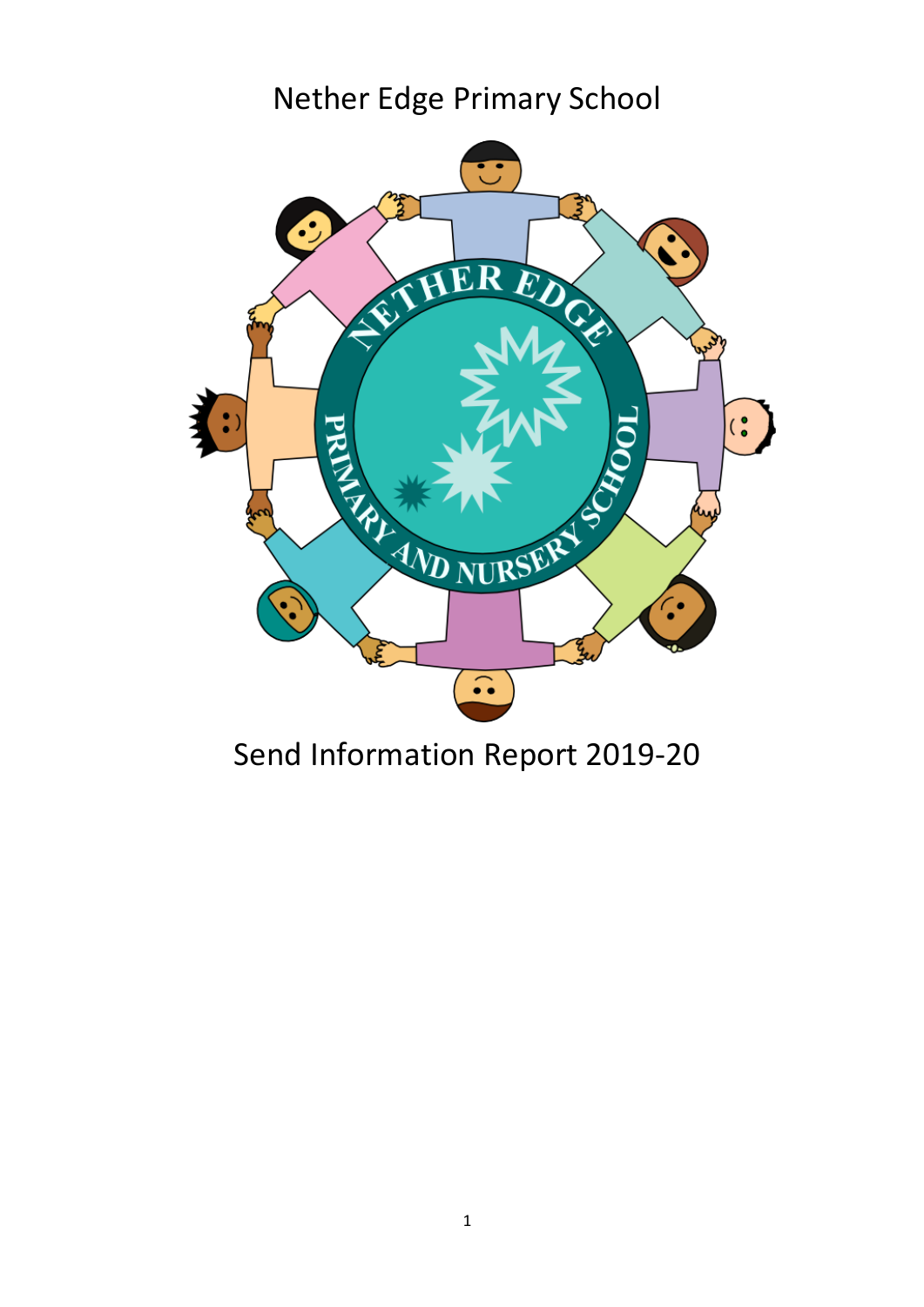All Merca Learning Trust schools have a similar approach to meeting the needs of Special Educational Needs, to ensure that all pupils are supported regardless of their specific needs and make the best possible progress in school.

All schools are supported to be as inclusive as possible, with the needs of Special Educational Needs and Disabilities being met in a mainstream school.

# *The purpose of this information report is to inform parents and carers about how we welcome, support and make effective provision for children with special educational needs, and / or disabilities (SEND).*

A glossary of the most frequently used SEND terms is available at the end of the document.

## *At Nether Edge Primary we aim to:*

- $\bullet$  make reasonable adjustments for those with a disability to increase access to the curriculum, the environment and to printed information for all.
- **EXECUTE:** ensure that children and young people with SEND engage in the activities of the school alongside pupils who do not have SEND
- **EXECUTE:** reduce barriers to progress by embedding the principles in the National Curriculum Inclusion statement (Appendix 1)
- $\ddot{\Phi}$  use our best endeavours to secure special educational provision for pupils for who this is required, that is 'additional to and different from' that provided within the differentiated curriculum, to better respond to the four broad areas of need.
	- o Communication and Interaction
	- o Cognitive and Learning
	- o Social, Emotional and Mental Health Difficulties
	- o Sensory and Physical Needs.
- **®** request, monitor and respond to parent/carers' and pupils' views in order to evidence high levels of confidence and partnership.
- $*$  ensure a high level of staff expertise to meet pupil need, through well-targeted continuing professional development.
- $\bullet$  support pupils with medical conditions to achieve full inclusion in all school activities by ensuring consultation with health and social care professionals.
- work in cooperative and productive partnership with the Local Authority and other outside agencies, to ensure there is a professional approach to meeting the needs of vulnerable learners.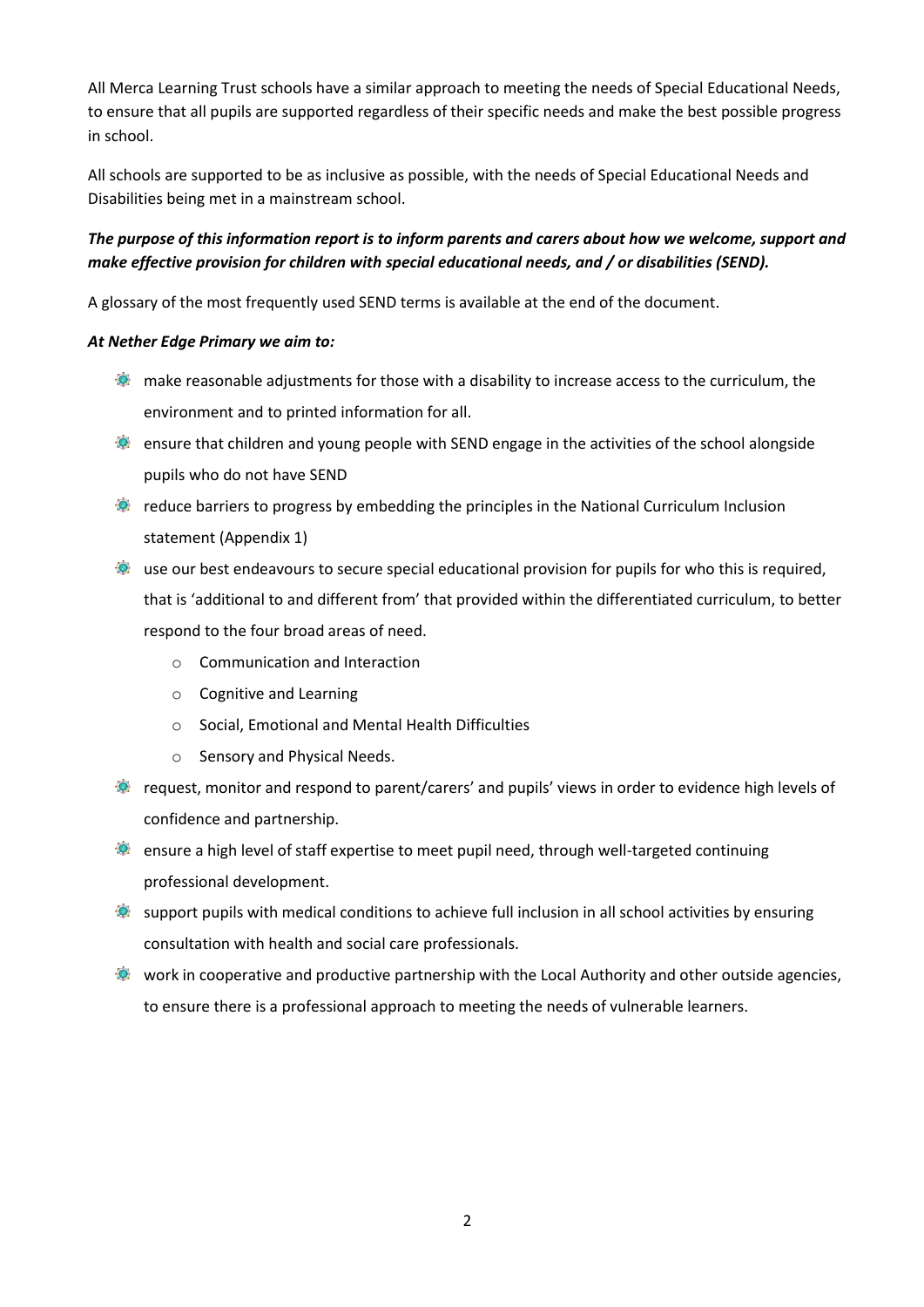#### *What are special educational needs or a disability? (SEND)*

At our school we use the definition for SEN from the SEND Code of Practice (2014)

This states:

- A child or young person has special educational needs if he / she has a learning difficulty or disability which calls for special educational provision to be made for him / her.
- A learning difficulty or disability is a significantly greater difficultly in learning than the majority of others of the same age.
- Special education provision means educational or training provision that is additional to, or different from, that made generally for others of the same age in a mainstream setting in England.
- Disability; Many children and young people who have SEN may have a disability under Equality Act 2010 – that is *'…a physical or mental impairment which has a long-term and substantial adverse effect on their ability to carry out normal day to day activities.*

This utilises the LA Local Offer to meet the needs of SEND pupils as determined by school policy, and the provision that the school is able to make.

## *WHAT IS THE LOCAL OFFER?*

The Children and Families Bill became enacted in 2014. From this date, Local Authorities and schools are required to publish and keep under review information about services they expect to be available for the children and young people with

Special Educational Needs (SEN) aged 0-25. This is the 'Local Offer'. The intention of the Local Offer is to improve choice and transparency for families. It will also be an important resource for parents in understanding the range of services and provision in the local area. The LA Local Offer is available on the Sheffield's website through the link:

local offer **Special Educational SEND** 

<http://www.sheffielddirectory.org.uk/kb5/sheffield/fsd/localoffer.page>

#### *SEND at Nether Edge Primary School*

Who are the best people in the school to talk to about my child's difficulties with learning/special educational needs and/or disabilities?

The Special Educational Needs Co-ordinator is Homaira Ibrahim (Assistant Headteacher and Safeguarding Lead)

#### *The SENCO is responsible for:*

- 1. Coordinating all the support for children with special educational needs or disabilities (SEND) and developing the school's SEND Policy to make sure all children receive a consistent, high quality response to meeting their needs in school.
- 2. Ensuring that you as a parent or carer are: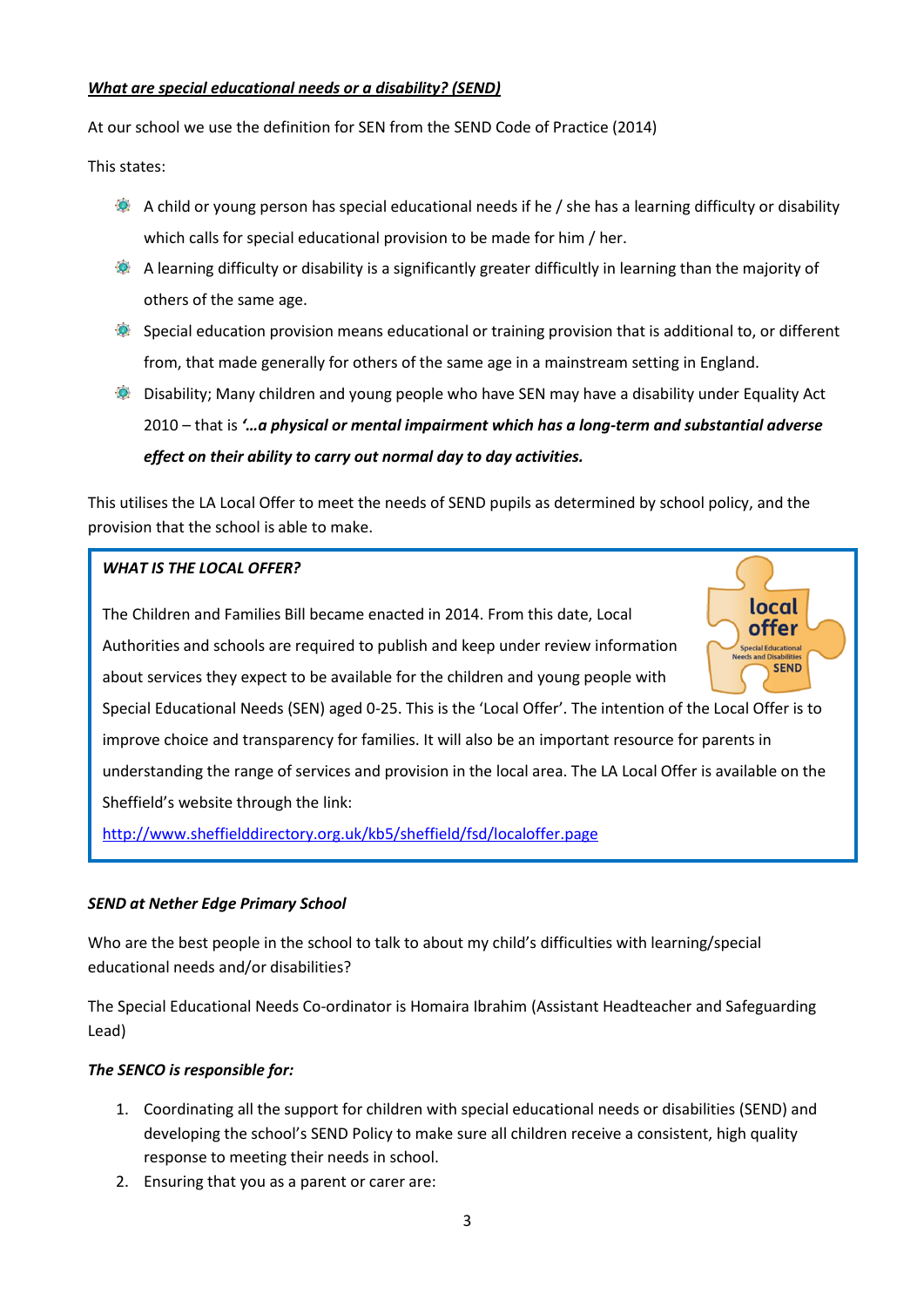- i. involved in supporting your child's learning.
- ii. kept informed about the support your child is receiving
- iii. involved in reviewing your child's progress.
- 3. Liaising with the outside agencies, who may come into school to help support your child's learning e.g. Speech and Language Therapy, Educational Psychology etc.
- 4. Updating the school's SEND register (a system for ensuring all the SEND pupils in this school are known) and making sure that there are excellent records of your child's progress and needs.
- 5. Providing specialist support for teachers and support staff in the school so they can help children with SEND to achieve their best possible progress.

## *Head Teacher: Mrs Nott is responsible for:*

- 1. The strategic vision of SEND and inclusion across the school.
- 2. Leading the educational development of the school and ensuring that each student's educational programme meets their individual needs.
- 3. Monitoring and evaluating the standards of teaching and learning and pupil progress across the school.

## *The SEN governor is Rhona Dodds. Her responsibilities are:*

- 1. Making sure that the necessary support is made for any child, who attends the school who has SEND.
- 2. Ratifying the SEND policy / report annually.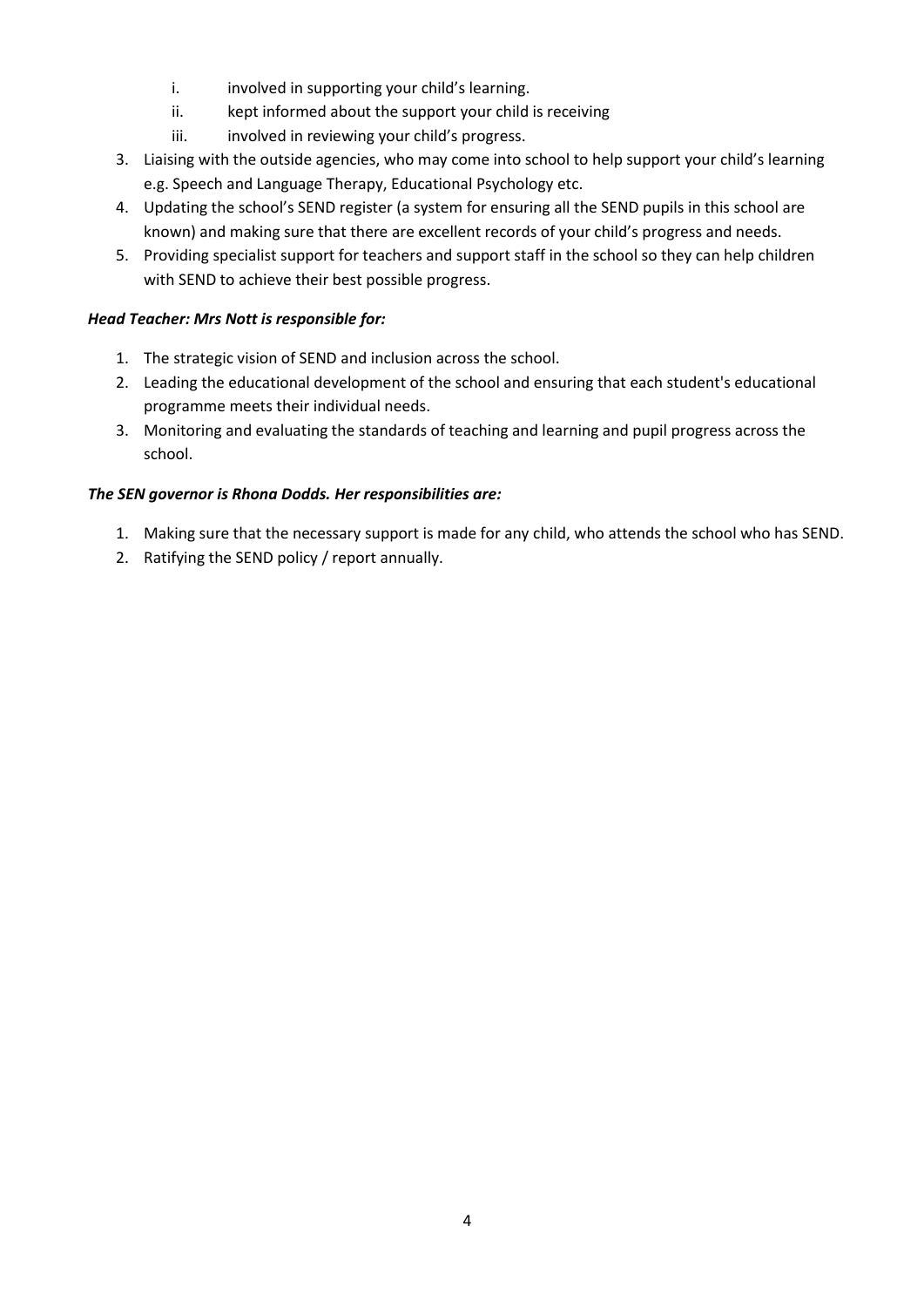## *How can I let school know if I am concerned about my child's progress in school?*

- 1. If you have concerns about your child's progress you should speak to your child's class teacher initially.
- 2. If the class teacher requires additional advice or support, they will contact the SENCo and a meeting will be set up.

## *How else may a child be identified as having a specific SEND learning difficulty?*

- 1. The teacher continually assesses the needs of all children in their class
- 2. Every child is formally assessed several times per year.
- 3. Pupil Progress Meetings are held three times a year with teaching staff and the Senior Leadership Team. We discuss the progress of all children and identify any children who are not making their best possible progress.
- 4. The SENCo monitors progress of children and liaises with class teachers.
- 5. Interventions are then planned and set for the children.
- 6. These are reviewed and if a child has not responded to the intervention, we will speak to the parents.
- 7. A meeting will then be set with the parents and the SENCo and referrals to relevant outside agencies may be made.
- 8. If a child continually requires a significant amount of support and does not respond to interventions and support from outside agencies a My Plan will be completed, with involvement from the child, parents/guardians and other professionals.
- 9. At this stage a decision to apply for an ECHP may be taken. This will be done with the full involvement of the child, parents/guardians and external professionals.

## *How will the school let parents know if they have any concerns about a child's learning?*

- 1. If your child is identified as having potential SEND, the school will set up a meeting to discuss this with you in more detail.
- 2. Initially the class teacher will speak to you to discuss concerns and to listen to any concerns you may have. They will discuss their concerns and your concerns with the SENCo in order to identify the support that school can offer
- 3. The school may suggest that your child needs some agreed individualised support in school
- 4. A meeting will be set up with the SENCo and parents/carers, who will discuss the support and how we can work together.
- 5. If further investigation is needed or involvement of an outside agency, a meeting will be set with the SENCo who will discuss the next steps with you.

# *If my child is new to Nether Edge Primary, how will school support my child with identified SEND?*

- 1. You will be invited to visit the school with your child to have a look around and meet the SENco.
- 2. You will also be invited to a meeting in which details of about Special Educational Needs are discussed, and in which you can ask questions relating to the school.
- 3. If other professionals or outside agencies are involved in supporting your child, a multi-agency meeting may be held to discuss your child's needs and to share strategies that are used. We will also contact the SENCo from the previous school to gather all information needed.
- 4. We may suggest adaptations for a transition period to help your child to settle more easily.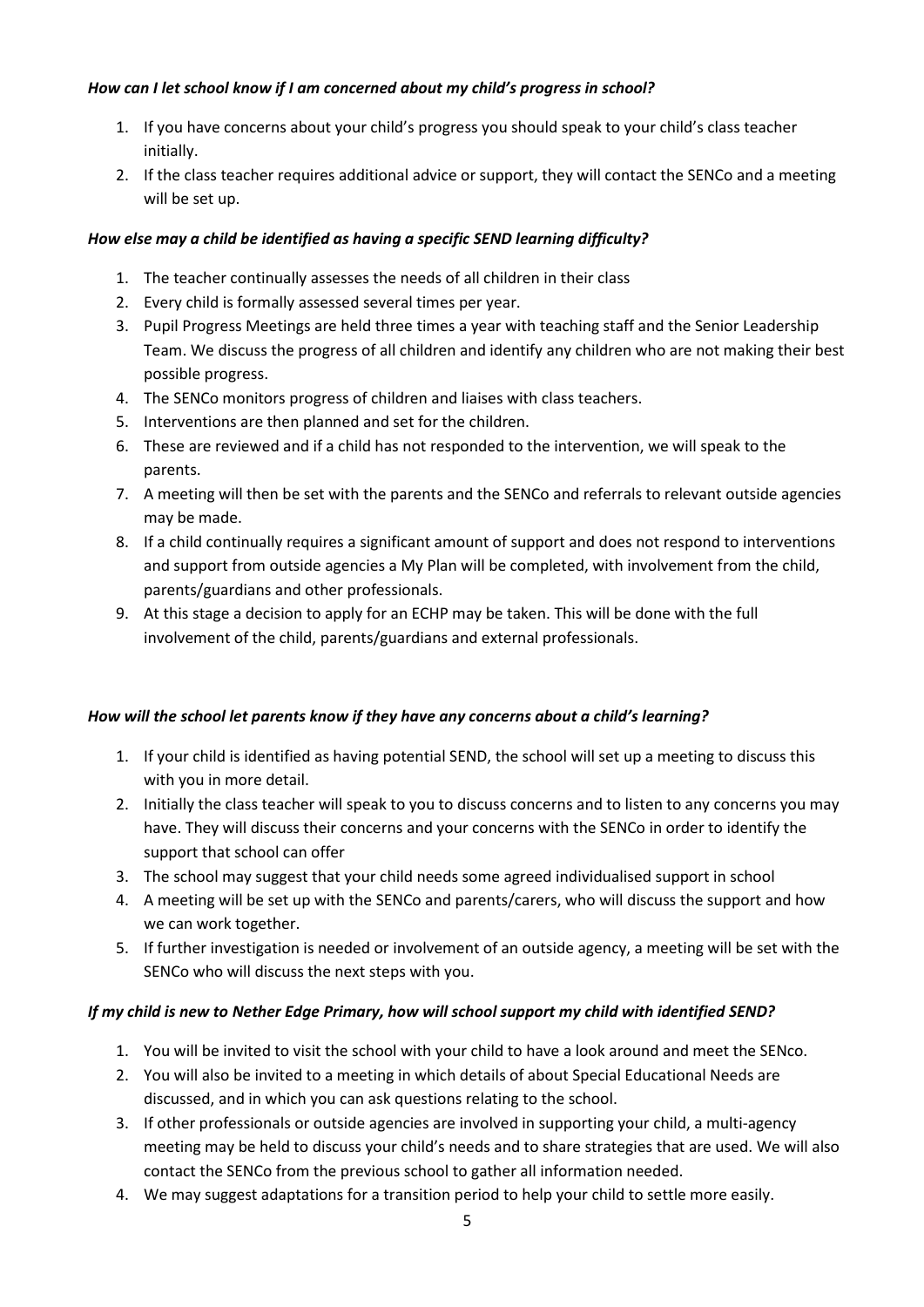5. The staff will closely monitor the progress the child makes and discuss this with you.

## *How will the teaching be adapted for my child with SEND?*

- $\bullet$  Class Teachers plan lessons according to the specific needs of all groups of children in their class.
- **Planning and teaching will be adapted on a daily basis if needed to meet your child's learning needs** and to increase your child's experiences
- $\bullet$  Trained support staff can implement the teachers modified/adapted planning.
- Specific resources and strategies will be used to support your child. This may be on an individual, group or whole class situation, so that they can learn most effectively and become independent learners.
- $*$  Teaching will include any targets or suggestions made by outside agencies, when appropriate.

## *Targeted Support and Interventions*

At Nether Edge Primary we have a range of Interventions led by trained staff. They include:

- Stories for Talking in EYFS
- LEAP (Speech and language intervention)
- **NIP and VIP (Speech and Language intervention)**
- **Project X Code (reading intervention)**
- **参** Spelling Zappers
- Friends (emotional needs)
- **Example 2** Lego Therapy
- **EXECUTE:** Individualised Learning Group (based on Nurture Group principles)

Targetted support also includes short programmes designed by teachers or the SENCo to meet an identified need

- $\ddot{\mathbf{\Phi}}$  Children will engage in group or individual sessions with specific targets to help them to make progress.
- **All interventions are planned under the guidance of the SENCo/Inclusion Team and class teachers are** kept informed.
- All interventions are monitored and reviewed by the SENCo/Inclusion Team.
- **Parents will be informed when their child is accessing an intervention and of the progress that the** child has made.

Specialist groups run by outside agencies

This may be from Local Authority central services such as:

- 1. Learning support (Fusion) for children with learning difficulties.
- 2. Service for Deaf and Hearing Impairment (HI)
- 3. Service for Visual Impairment (VI)
- 4. Speech and Language Therapy service (NHS service) (SALT)
- 5. Sheffield Educational Psychology service
- 6. Occupational Therapy
- 7. Children with a diagnosis of Autistic Spectrum Disorder (ASD) may receive support from the ASD Outreach Team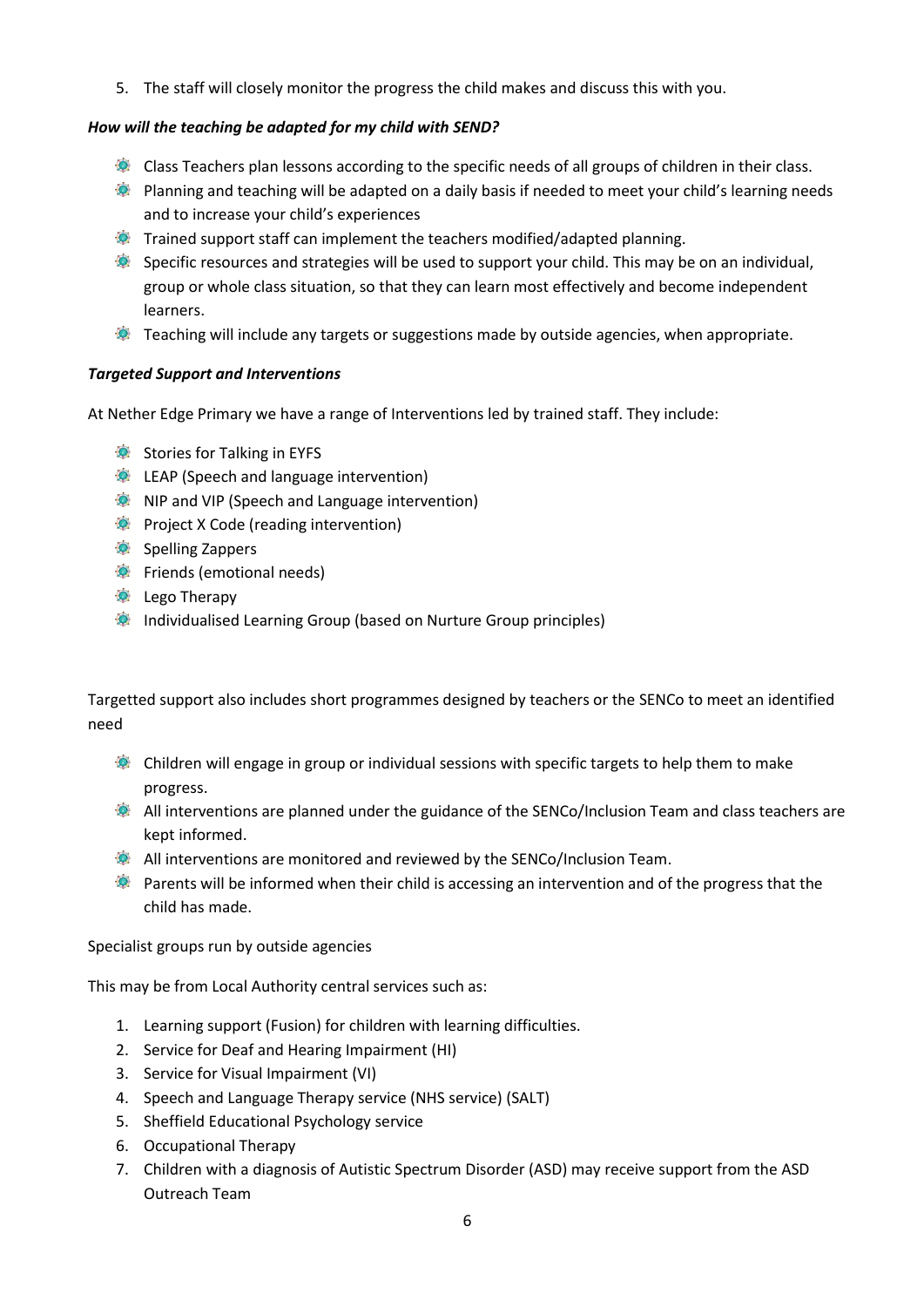For your child this would mean you will be asked to give your permission for the school to refer your child to an outside agency e.g. a Speech and Language Therapist, Learning Support or Educational Psychologist. This will help the school and yourself further understand your child's particular needs and be able to support them more effectively.

The specialist professional will work with your child to understand their needs and make recommendations, which may include:

- **Making changes to the way your child is supported in class e.g. individual support from a member of** staff or changing some aspects of teaching to support them better.
- Setting clear targets which will be reviewed and used to evaluate progress.
- Being in an intervention group led by school staff under the guidance of the outside professional.
- **Being in an intervention group or individual work directly with the outside professional.**
- If a child does not respond to the above support and to interventions over time, they will be supported through a My Plan. This document will further outline the child's needs, and targets will be set.
- $\bullet$  The child's and parent's view will be included in this document
- $\ddot{\mathbf{\circ}}$  The school will work alongside external agencies, using the graduated approach of 'Plan, Do, Assess, and Review'.

# Specified Individual support (Specialist Support)

- 1. This is provided for children via an Education Health and Care Plan (EHCP).
- 2. EHC plans are given to children who need additional support above and beyond the support outlined in the above categories. This support is available for children whose learning needs are requiring support beyond what a school would typically expect. The EHC Plan may outline the number of hours of individual or small group support your child will receive, and how the support should be used. The decision to award an EHCP comes from the LA SEND department panel.
- 3. An individualised curriculum where appropriate will be put into place.
- 4. Children will continue to receive
	- i. Quality First Teaching
	- ii. Targeted Interventions
	- iii. Support from outside agencies

# *How are the staff at Nether Edge Primary supported and trained to work with children with SEND?*

- 1. As part of the SENCo's professional development the SENco is currently working with the Locality Area SENCo and SENCo group.
- 2. The SENCo will support the class teacher in planning for children with SEND.
- 3. A programme of staff training is set in the school. This may take place during INSET days, or it may occur for specific groups of teachers or teaching assistants, during the term. It may focus on specific areas of need such as Speech and Language, Autistic Spectrum Disorder etc
- 4. Individual teachers and support staff attend CPD training courses run by outside agencies that are relevant to the needs of specific children in their class e.g. the ASD Outreach service, SALT service or medical/health training to support staff in implementing care plans.
- 5. Individual training for an identified staff member may be put onto place, linked with the needs of an individual child with SEND.
- 6. Training needs may be identified through the school's rigorous performance management process.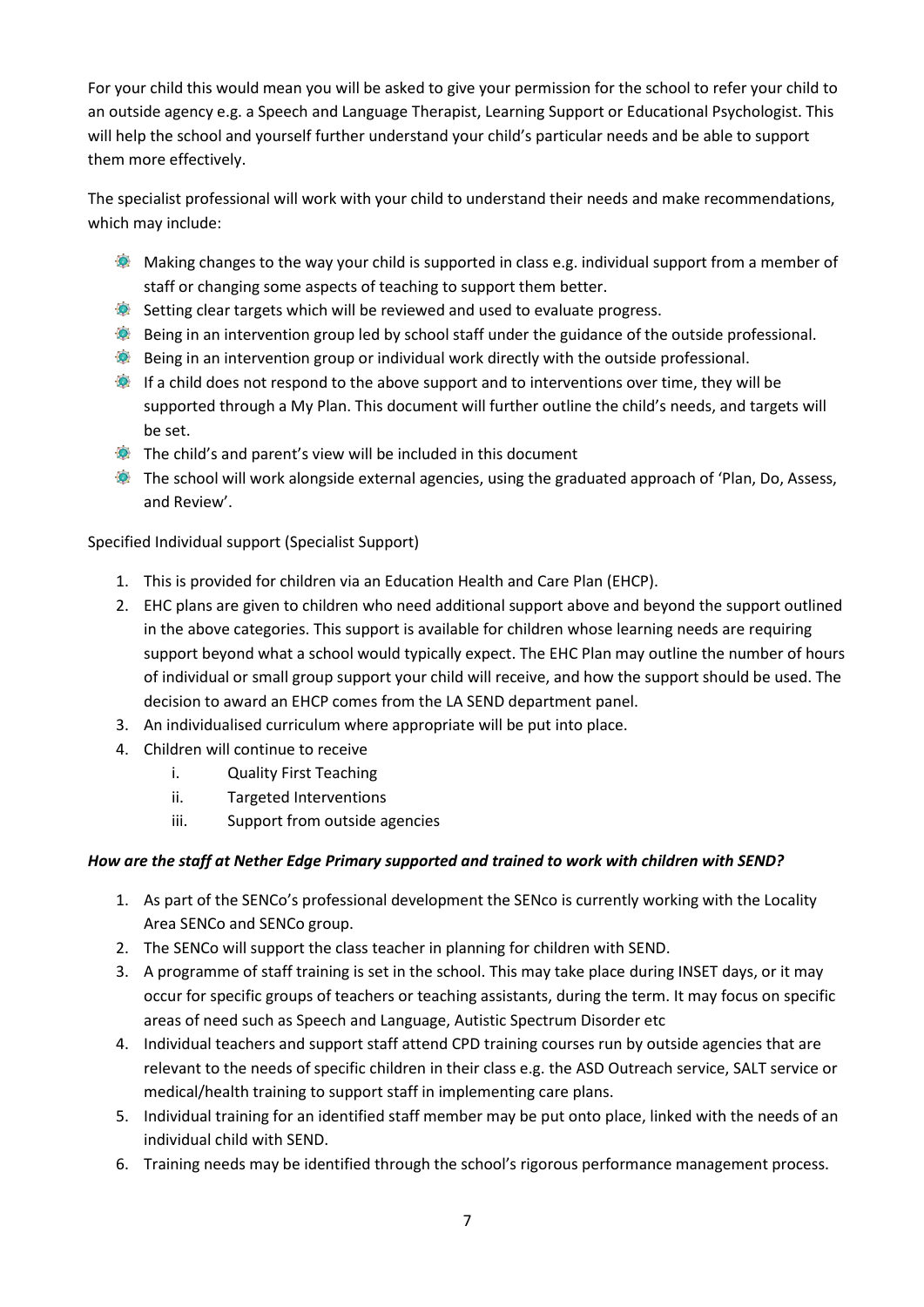Over the last year school staff have received a range of training at three levels; awareness, enhanced and specialist.

Whole school:

- **EXECUTE:** How to support pupils with lack of emotional awareness
- **How to support pupils with attachment**
- **※ Tier 1 Autism Training**
- Whole school safeguarding training

## Identified staff:

- **SEMING VIP (speech and language)**
- **EXECUTE:** LEAP (speech and language)
- **参** Phonics
- Social stories/power cards
- **●** Friends
- **※ Tier 2 Autism Training**

## Specialist training:

 The school has regular visits from Speech and Language Specialists – Teaching Assistants are trained to deliver specialised programmes.

 The school has regular visits from Learning Support Specialists – reports are provided and any training that is needed is delivered directly to the staff involved/SENCo

The school has regular visits from the Autism Team – reports are provided and any training that is needed is delivered directly to the staff involved/SENCo

 The school has visits from Educational Psychologist who works with staff/SENCo to support identified individuals.

## *How will the Pupil Voice be heard?*

Prior to transition all children will complete a section of the Child Profile. This will give the opportunity to explain their likes/dislikes, things/people that help them at school and their ambitions for the future. The Child Profiles are review by the class teacher at regular termly intervals.

## *How will the Parents Voice be heard?*

- Prior to transition all parents will complete a section of the Child Profile. This will give the opportunity to share information about their own child about how they learn best, out of school activities that their child enjoys.
- Regular termly drop-in sessions will be held.
- Meetings will be set up with the class teacher/SENCo to review provision and this will be added to the Child Profile.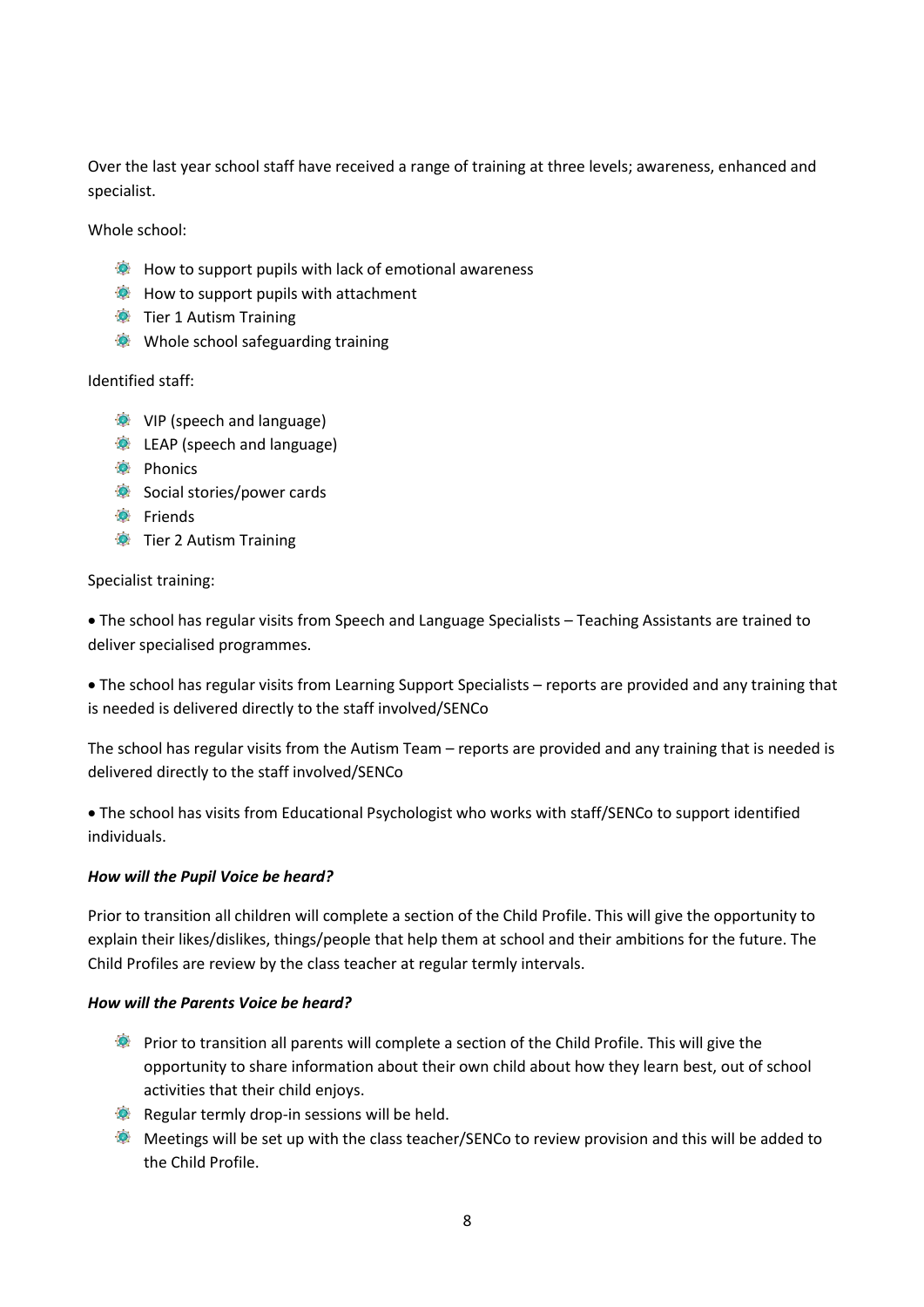## *How will Nether Edge support me as a parent of a child with SEND?*

1. There are opportunities to talk to your child's class teacher, after school is the best time, or ask to meet them.

2. The appointment can be made with the SENCo to meet with you to discuss your child's progress or any concerns you may have

3. Meetings can be arranged with outside agencies who work with children with SEND, and they can offer you advice on how best to support your child at home as well as explaining how they are supported in school.

## *How does Nether Edge Primary enable children with SEN and/or Disability to engage in all our activities?*

Pupils with medical needs –

- 1. Detailed care plans are compiled with support from the school nurse/specialist nurse and in consultation with parents or carers.
- 2. On-going training is delivered by an appropriate health professional e.g. diabetic nurse, cystic fibrosis nurse, epilepsy nurse.
- 3. Where necessary and in agreement with parents/cares and health professionals medicines can be administrated in school. A signed medicine consent form is required to be signed.
- 4. We have a number of key persons in school who have first aid training.

# *Is Nether Edge Primary physically accessible to children with SEND?*

The school is not accessible to children with physical needs due to there being steps for access to any part of school.

The school provide space for the identified needs for children. e.g. workstations for children with ASD.

We have an "anticipatory" duty of care and work closely with health and educational professionals, parents/carers to accommodate a pupils needs and ensure a smooth transition to our school.

How does Nether Edge Primary develop children's' social emotional skills?

- 1. Aspects of personal, social and emotional development includes; making relationships, selfconfidence and self-awareness, and managing feelings and behaviour
- 2. Social and emotional skills are important for good mental health and wellbeing, learning, motivation to achieve and cooperate, and the development of values.
- 3. Through staffs responsive, warm and trusting relationships with children, staff nurture children's social and emotional skills development.
- 4. Staff use intentional teaching and make the most of spontaneous opportunities, children's social and emotional learning is enhanced.
- 5. Through adult led and child-initiated activities children develop skills to;
	- **Play co-operatively and take account of one another's ideas about how to organise their** activities;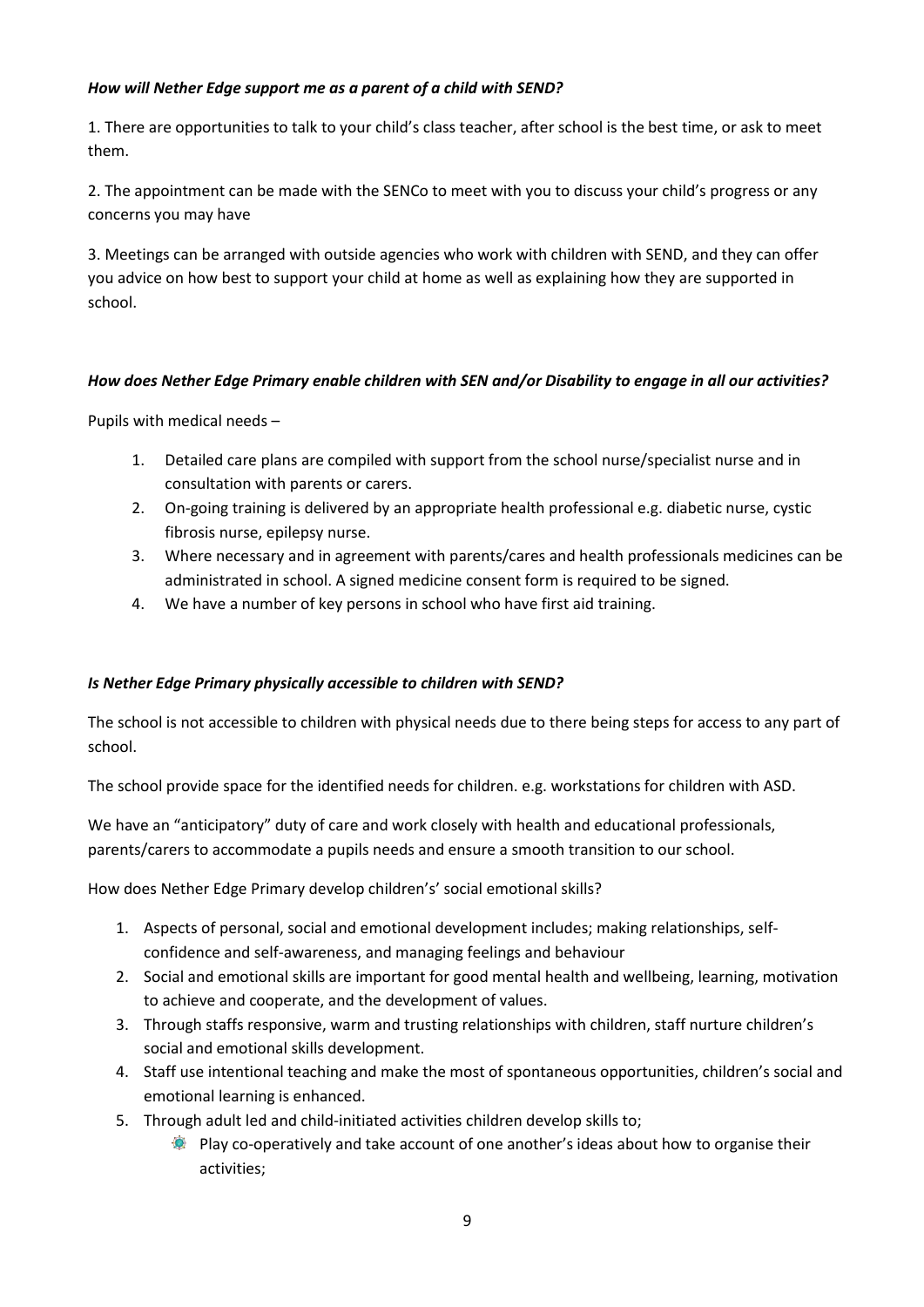- Show sensitivity to others' needs and feelings, and form positive relationships with adults and other children;
- **Become confident to try new activities and speak in familiar group, talking about their ideas;**
- $\ddot{\mathbf{\Phi}}$  Talk about their own and others feelings, behaviour, and its consequences, and know that some behaviour is unacceptable;
- **Work as part of a group or class, and understand and follow the rules;**
- Adjust their behaviour to different situations, and take changes of routine in their stride.

## *How does Nether Edge Primary measure my child's progress and how will I know?*

- 1. Your child's progress is continually monitored by his/her class teacher
- 2. Their progress is reviewed formally several times per year.
- 3. Parent consultations are held three times per year and your child's targets will be then shared with you.
- 4. Formal end of year reports are provided.
- 5. Interventions are reviewed termly
- 6. If your child has an support plan, we will review and set targets up to three times per year.
- 7. If you child has an EHC plan or a statement, their progress of children with an EHC Plan or statement is formally reviewed at an Annual Review with all adults and young person as appropriate, who are involved with your child's education.

# *How will Nether Edge support my SEND child when they are leaving this school, or when moving on to another class (transition)?*

## **If your child is moving to another school:**

- 1. A planned transition programme will be put into place for pupils which provides a number of opportunities for pupils and parents to meet staff in the new school. Child profiles, SEND Grids and My Plans will be shared at this time as well as any reports from external agencies.
- 2. Parents will be encouraged to consider options for the next phase of education and will involve reports/meetings with outside agencies, as appropriate.
- 3. We will make sure that all records about your child are passed on as soon as possible
- 4. The SENCo's from both schools will meet to discuss the needs of the pupils with SEN in order to ensure a smooth transition.

## **When moving classes in school:**

- 1. Information will be passed on to the new class teacher in advance and in all cases, a planning meeting will take place with the new teacher
- 2. If your child would benefit from having a transition booklet, which outlines what to expect in their new class, this will be arranged for them.

## **In Year 6:**

- 1. If your child has a EHC plan, the SENCO from the secondary school will be invited to attend the annual review or a transition meeting
- 2. We will run transition sessions for your child to attend, which will support their understanding of transitions and any changes ahead
- 3. Where possible your child will visit their new school and in many cases staff.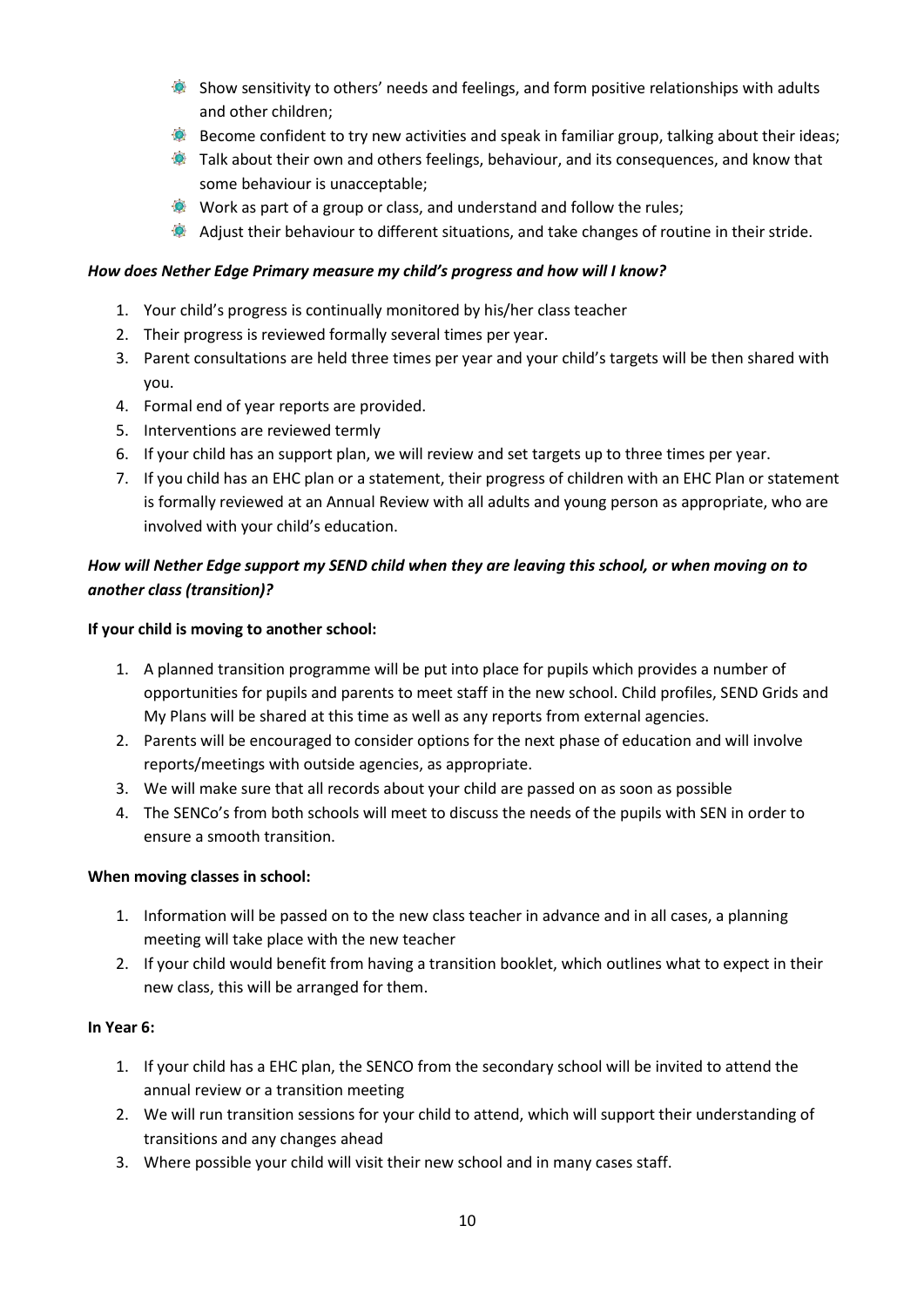#### *How are the school's resources allocated and matched to children's special educational needs?*

- The school receives funding to respond to the needs of SEND
- The funding is used to provide the equipment and facilities to support pupils with SEND and might include:
	- Targeted differentiation to increase access to text (extra copies of books, ICT software, different recording strategies etc.
	- In class, adult or peer support aimed at increasing skills in specific areas of weakness.
	- $\bullet$  Out of class support through interventions, nurture room etc.
	- **Specific support, through external agencies, equipment etc.**
	- Small group tuition
	- **Partnership working on site and off site**
	- **Access to targeted before/after school clubs**
	- **※ Access to learning mentors**
	- Access to school nurse and wider health professionals
	- **Implementation of strategies from support agencies**

#### *Complaints*

In the unfortunate event that any parent/carer of a child with SEND is dissatisfied with the provision made at school and wishes to make a complaint,

- 1. They should in the first instance raise it with their class teacher, who will try to resolve the situation.
- 2. An appointment can be made to speak to the Head teacher or SENCO, who will attempt to resolve the situation or be able to advise on formal procedures for complaint.

Glossary of the most used SEND terms

| <b>ADHD</b>  | <b>Attention Deficit Hyperactivity Disorder</b> |
|--------------|-------------------------------------------------|
| ADD          | <b>Attention Deficit Disorder</b>               |
| ASD          | Autistic Spectrum Disorder                      |
| FР           | <b>Educational Psychologist</b>                 |
| <b>SEMH</b>  | Social, Emotional, Mental Health                |
| OT           | <b>Occupational Therapist</b>                   |
| <b>CAMHS</b> | Child and Adolescent Mental Health Service      |
|              |                                                 |
| нι           | Hearing Impaired                                |
| <b>SEND</b>  | Special Educational Needs and/or Disability     |
| ٧I           | Visual Impaired                                 |
| <b>SENCo</b> | Special Educational Needs Coordinator           |
| LEA          | Local Education Authority                       |
| SALT         | Speech and Language Team                        |